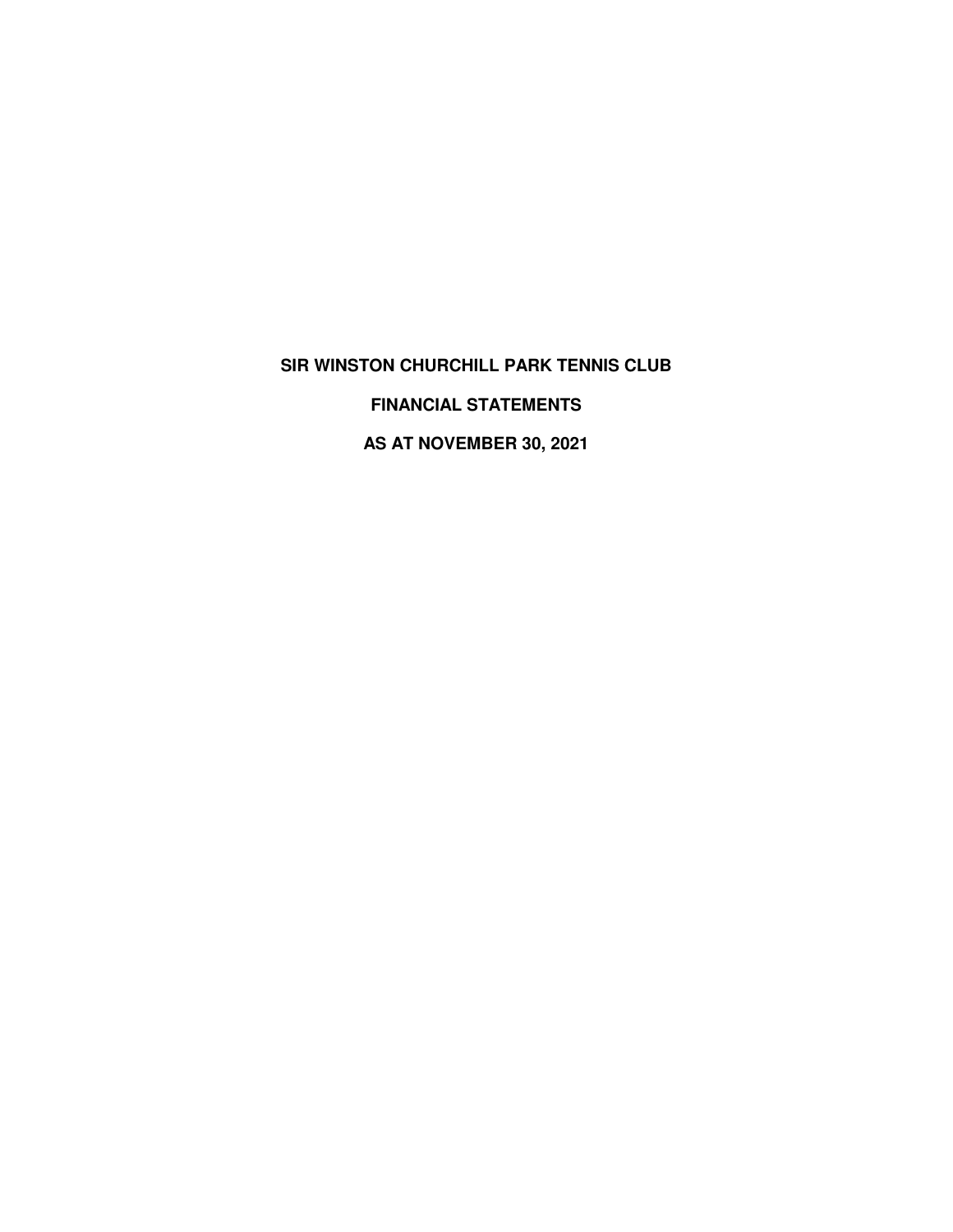## **INDEPENDENT PRACTITIONER'S REVIEW ENGAGEMENT REPORT**

#### TO THE MEMBERS OF SIR WINSTON CHURCHILL PARK TENNIS CLUB

We have reviewed the accompanying financial statements of Sir Winston Churchill Park Tennis Club which comprise of the statement of financial position as at November 30, 2021 and September 30, 2021, and the statements of changes in net assets, operations and cash flow for the two months ended November 30, 2021, and the twelve months ended September 30, 2021, and a summary of significant accounting policies and other explanatory information.

#### **Management's Responsibility for the Financial Statements**

Management is responsible for the preparation and fair presentation of these financial statements in accordance with Canadian accounting standards for not-for-profit organizations, and for such internal control as management determines is necessary to enable the preparation of financial statements that are free from material misstatement, whether due to fraud or error.

#### **Practitioner's Responsibility**

Our responsibility is to express a conclusion on the accompanying financial statements based on our review. We conducted our review in accordance with Canadian generally accepted standards for review engagements, which require us to comply with relevant ethical requirements.

A review of financial statements in accordance with Canadian generally accepted standards for review engagements is a limited assurance engagement. The practitioner performs procedures, primarily consisting of making inquiries of management and others within the entity, as appropriate, and applying analytical procedures, and evaluates the evidence obtained.

The procedures performed in a review are substantially less in extent than, and vary in nature from, those performed in an audit conducted in accordance with Canadian generally accepted auditing standards. Accordingly, we do not express an audit opinion on these financial statements.

#### **Conclusion**

Based on our review, nothing has come to our attention that causes us to believe that the financial statements do not present fairly, in all material respects, the financial position of Sir Winston Churchill Park Tennis Club as at November 30, 2021 and September 30, 2021, and the results of its operations and cash flow for the two months ended November 30, 2021, and the twelve months ended September 30, 2021, in accordance with Canadian accounting standards for not-for-profit organizations.

ssociates

Toronto, Ontario January 31, 2022 CHARTERED PROFESSIONAL ACCOUNTANTS **LICENSED PUBLIC ACCOUNTANT**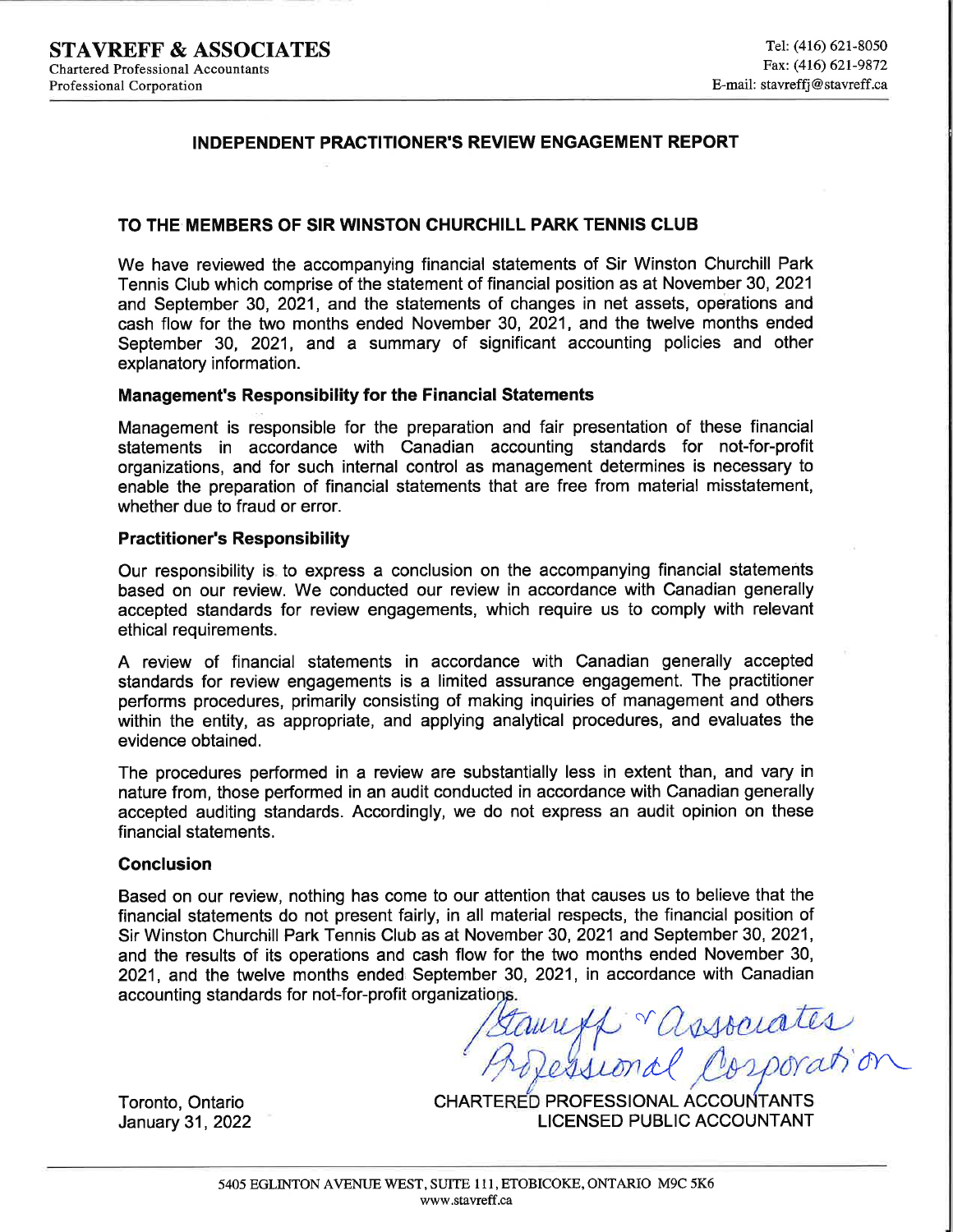# **SIR WINSTON CHURCHILL PARK TENNIS CLUB STATEMENT OF FINANCIAL POSITION AS AT NOVEMBER 30, 2021**

**WITH COMPARATIVE FIGURES AS AT SEPTEMBER 30, 2021**

**(unaudited)**

#### **ASSETS**

|                                                                                                                           | November 30,                      | September 30,<br>2021<br>2021                     |
|---------------------------------------------------------------------------------------------------------------------------|-----------------------------------|---------------------------------------------------|
| <b>Current Assets</b><br>Cash<br>Guaranteed Investment Certificates - Notes 1(f), 2<br><b>HST</b> receivable<br>Inventory | \$<br>51,485<br>65,000<br>117,485 | \$<br>236,093<br>906<br>1,200<br>1,000<br>238,199 |
| Non-Current Guaranteed Investment Certificates - 1(f), 2                                                                  | 250,073                           | 150,073                                           |
| <b>Property and Equipment - Note 3</b>                                                                                    | 115,244                           | <u>116,245</u>                                    |
|                                                                                                                           | \$ 482,802                        | \$ 504,517                                        |
|                                                                                                                           | <b>LIABILITIES</b>                |                                                   |
| <b>Current Liabilities</b><br>Accounts payable and accrued liabilities<br>HST payable                                     | \$<br>10,477<br>10,521            | \$<br>21,544<br>44<br>21,544                      |
|                                                                                                                           | <b>NET ASSETS</b>                 |                                                   |
| <b>Members' Equity</b><br>Invested in General Fund<br>Invested in Restricted Project Fund                                 | 467,416<br>472,281                | 478,108<br>4,865<br>4,865<br>482,973              |
|                                                                                                                           | \$ 482,802                        | \$ 504,517                                        |
| APPROVED BY THE BOARD                                                                                                     |                                   |                                                   |
| <b>DIRECTOR</b>                                                                                                           |                                   | <b>DIRECTOR</b>                                   |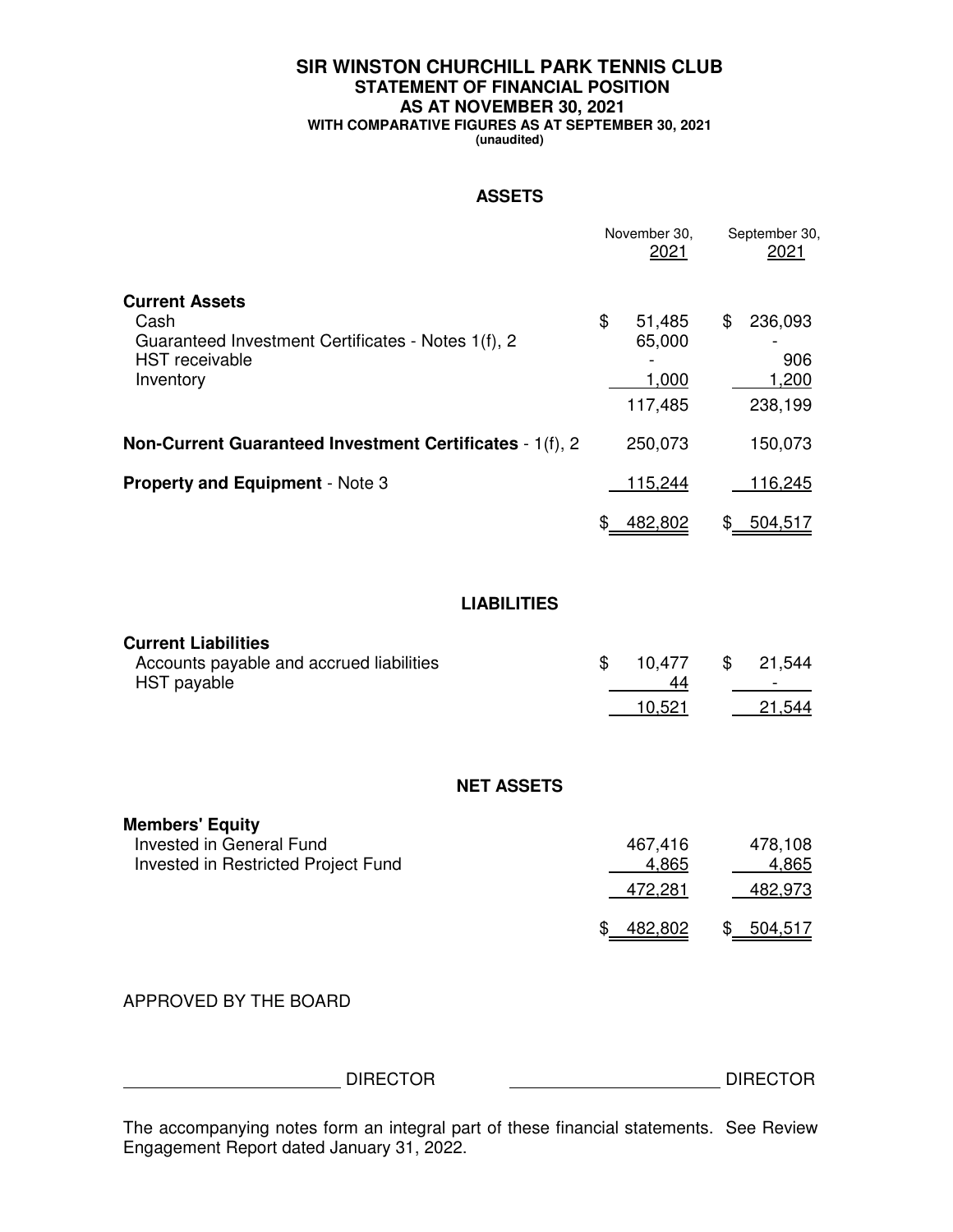## **SIR WINSTON CHURCHILL PARK TENNIS CLUB STATEMENT OF CHANGES IN NET ASSETS FOR THE TWO MONTHS ENDED NOVEMBER 30, 2021 WITH COMPARATIVE FIGURES FOR THE TWELVE MONTHS ENDED SEPTEMBER 30, 2021**

**(unaudited)**

## **RESTRICTED PROJECT FUND**

|                                     | November 30,<br>2021 | 2 months ended 12 months ended<br>September 30,<br>2021 |
|-------------------------------------|----------------------|---------------------------------------------------------|
| <b>Balance, beginning of period</b> | \$<br>4.865          | \$<br>33,481                                            |
| <b>Transfer to General Fund</b>     |                      | (28, 616)                                               |
| <b>Balance, end of period</b>       | 4.865                | 4,865                                                   |

#### **GENERAL FUND**

|                                               | November 30,<br>2021 | 2 months ended 12 months ended<br>September 30,<br>2021 |
|-----------------------------------------------|----------------------|---------------------------------------------------------|
| <b>Balance, beginning of period</b>           | \$<br>478,108        | \$<br>438,388                                           |
| (Deficiency) Excess of Revenues over Expenses | (10,692)             | 11,104                                                  |
| <b>Transfer from Restricted Project Fund</b>  |                      | 28,616                                                  |
| <b>Balance, end of period</b>                 | 467,416              | \$<br><u>478,108</u>                                    |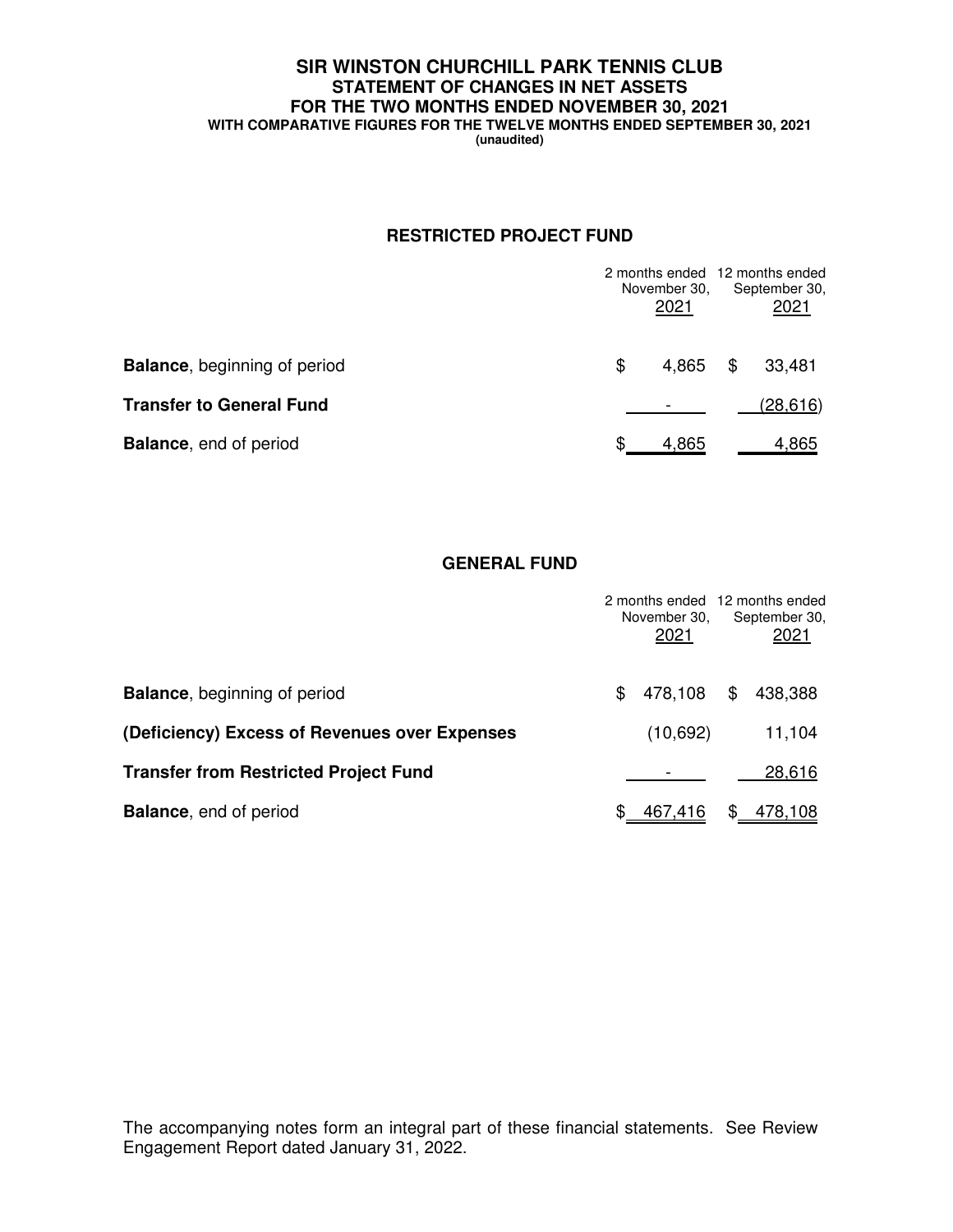# **SIR WINSTON CHURCHILL PARK TENNIS CLUB STATEMENT OF OPERATIONS FOR THE YEAR ENDED NOVEMBER 30, 2021**

**WITH COMPARATIVE FIGURES FOR THE TWELVE MONTHS ENDED SEPTEMBER 30, 2021**

**(unaudited)**

|                                                                                                                                                                                                                                                                                                                             | November 30,<br>2021                                                                  | 2 months ended 12 months ended<br>September 30,<br>2021                                                                                             |
|-----------------------------------------------------------------------------------------------------------------------------------------------------------------------------------------------------------------------------------------------------------------------------------------------------------------------------|---------------------------------------------------------------------------------------|-----------------------------------------------------------------------------------------------------------------------------------------------------|
| <b>Revenues</b><br>Memberships<br><b>Clinics</b><br>Merchandise and snack bar<br>Guest fees and other income<br>Investment income<br>Tournament and ladder fees                                                                                                                                                             | \$<br>965<br>2,830<br>2,290<br>6,085                                                  | \$<br>127,135<br>109,832<br>23,434<br>16,894<br>9,419<br>4,959<br>291,673                                                                           |
| <b>Expenses</b><br>Tennis professional fees - Note 4<br>Staff costs<br>Clubhouse<br>Courts<br>Administration<br>Programs and tournaments<br>Teams<br>Permits and membership fees<br>Merchandise and snack bar<br><b>Professional fees</b><br>Stringing<br>Website<br>Insurance<br>Amortization<br>Interest and bank charges | 9,891<br>1,223<br>144<br>22<br>214<br>1,615<br>2,000<br>396<br>1,001<br>271<br>16,777 | 122,248<br>73,515<br>8,130<br>2,506<br>8,189<br>1,819<br>1,282<br>10,240<br>20,141<br>9,190<br>3,550<br>2,766<br>1,661<br>6,016<br>9,316<br>280,569 |
| (Deficiency) Excess of Revenues over Expenses                                                                                                                                                                                                                                                                               | \$<br>(10, 692)                                                                       | \$<br>11,104                                                                                                                                        |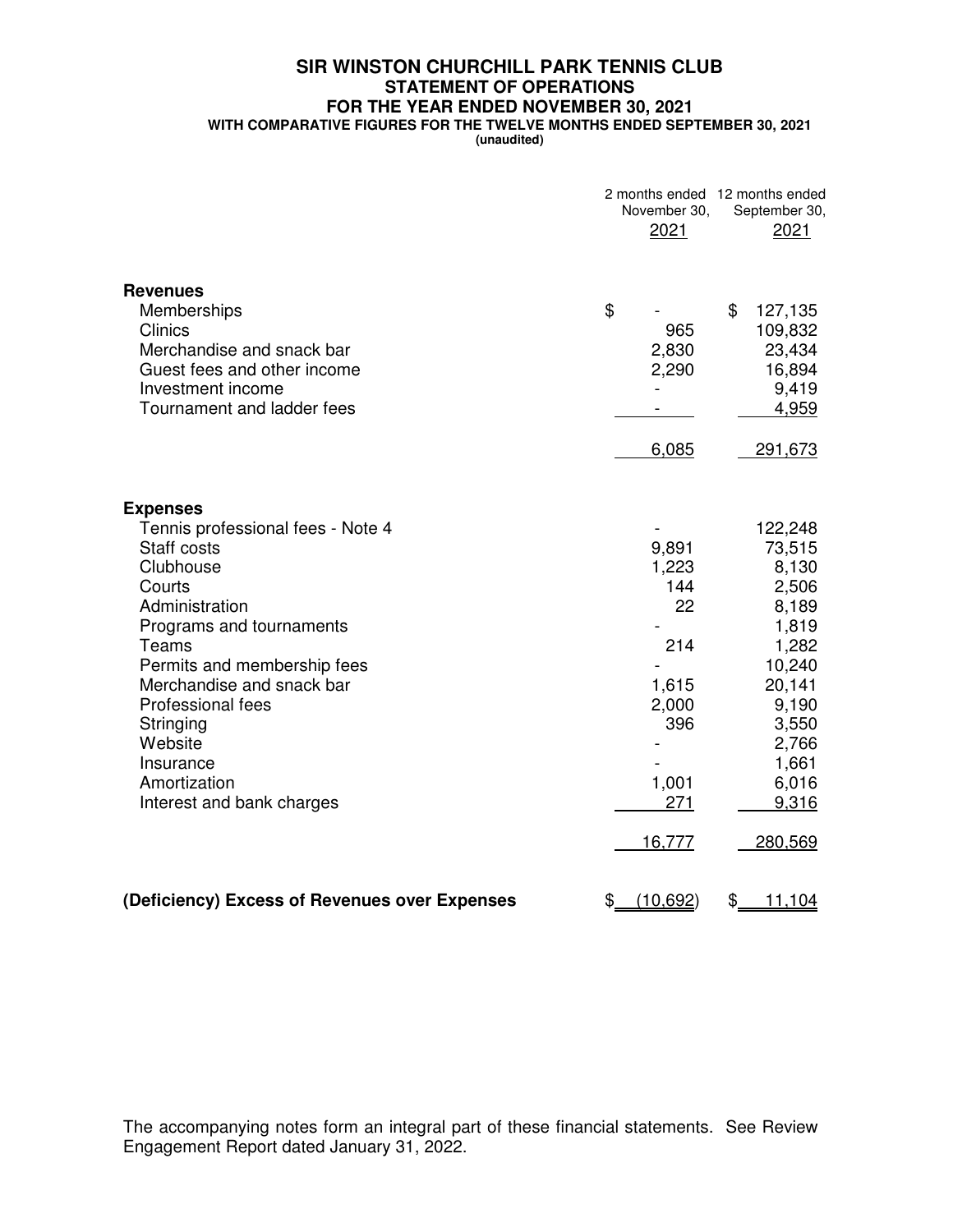## **SIR WINSTON CHURCHILL PARK TENNIS CLUB STATEMENT OF CASH FLOW FOR THE YEAR ENDED NOVEMBER 30, 2021 WITH COMPARATIVE FIGURES FOR THE TWELVE MONTHS ENDED SEPTEMBER 30, 2021**

**(unaudited)**

|                                                                                                                                                      | November 30,<br>2021         | 2 months ended 12 months ended<br>September 30,<br>2021 |
|------------------------------------------------------------------------------------------------------------------------------------------------------|------------------------------|---------------------------------------------------------|
| <b>CASH PROVIDED BY (USED IN)</b>                                                                                                                    |                              |                                                         |
| <b>Operating Activities</b>                                                                                                                          |                              |                                                         |
| (Deficiency) Excess of Revenues over Expenses<br>Add back non-cash item: amortization                                                                | \$<br>(10,692)<br>1,001      | \$<br>11,104<br>6,016                                   |
|                                                                                                                                                      | (9,691)                      | 17,120                                                  |
| Changes in Non-Cash Working Capital Items:                                                                                                           |                              |                                                         |
| Decrease in HST receivable<br>Decrease (increase) in inventory<br>(Decrease) increase in accounts payable & accrued liab.<br>Increase in HST payable | 906<br>200<br>(11,067)<br>44 | 1,904<br>(700)<br>15,980<br>$\overline{\phantom{0}}$    |
|                                                                                                                                                      | (9.917)                      | 17,184                                                  |
|                                                                                                                                                      | (19,608)                     | 34,304                                                  |
| <b>Investing Activities</b>                                                                                                                          |                              |                                                         |
| GIC investments purchased<br>GIC investments redeemed<br>Property and equipment purchases                                                            | (165,000)                    | 66,017<br>(28, 616)                                     |
|                                                                                                                                                      | (165,000)                    | 37,401                                                  |
| (Decrease) Increase in Cash During Period                                                                                                            | (184, 608)                   | 71,705                                                  |
| Cash, beginning of period                                                                                                                            | 236,093                      | 164,388                                                 |
| Cash, end of period                                                                                                                                  | \$<br>51,485                 | \$<br>236,093                                           |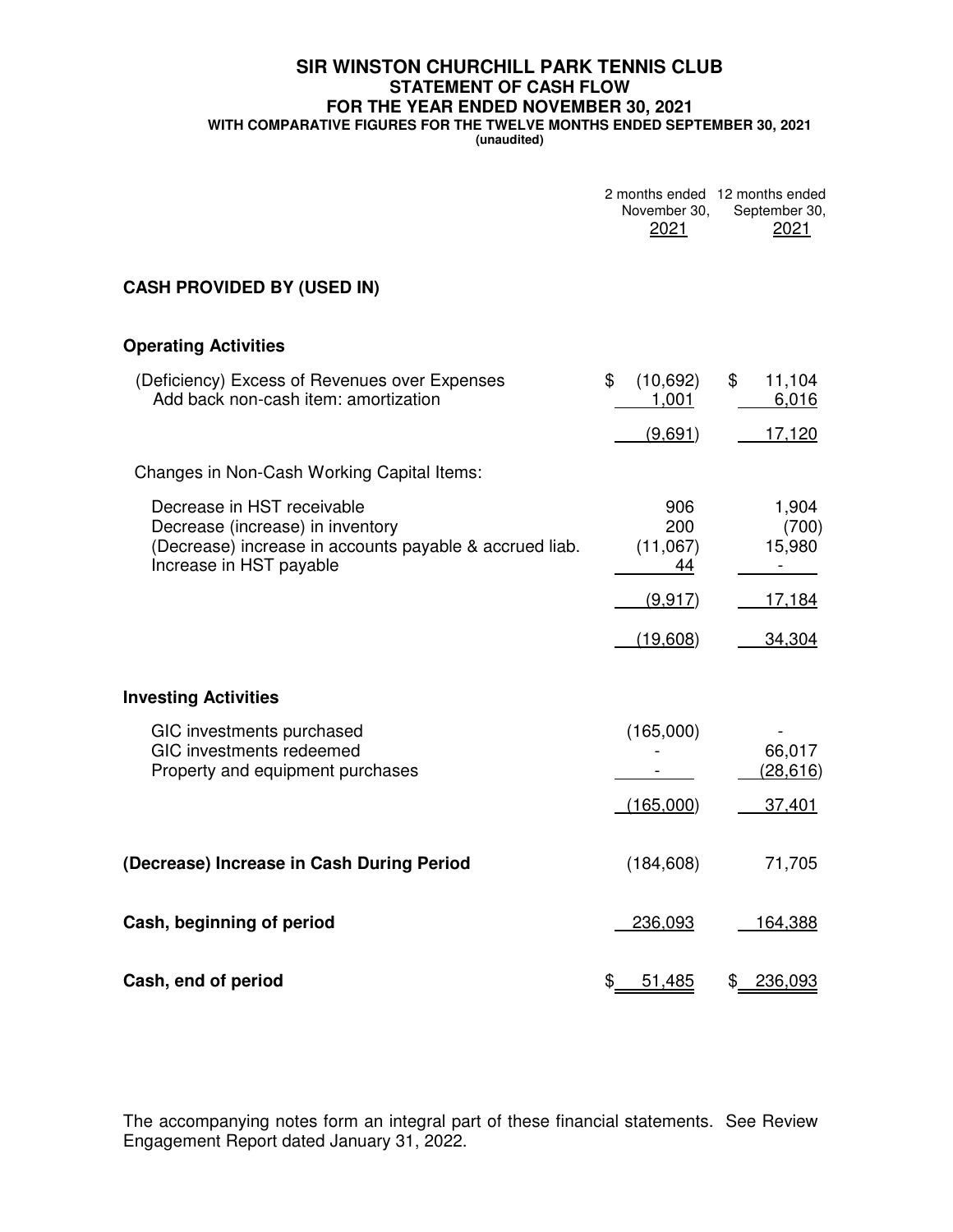#### **SIR WINSTON CHURCHILL PARK TENNIS CLUB NOTES TO THE FINANCIAL STATEMENTS FOR THE TWO MONTHS ENDED NOVEMBER 30, 2021 WITH COMPARATIVE FIGURES FOR THE TWELVE MONTHS ENDED SEPTEMBER 30, 2021 (unaudited)**

The Club is incorporated under the laws of the Province of Ontario as a corporation without share capital to promote, conduct and manage a tennis club. Sir Winston Churchill Park Tennis Club (the Club) was incorporated without share capital in 1965 with a primary objective to promote and maintain an interest in the game of tennis within the community. The Club's mission is to create an environment that fosters maximum participation, skill development and enjoyment through social, casual and competitive tennis. The Club is a non-profit organization under Section 149 (1)(l) of the Income Tax Act (Canada) and, as such, is exempt from income taxes.

## **1. SIGNIFICANT ACCOUNTING POLICIES**

The financial statements were prepared in accordance with Canadian accounting standards for non-profit organizations in Part III of the CPA Canada Handbook and include the following significant accounting policies:

#### **(a) Basis of Accounting and Financial Statement Preparation**

The Club reports revenue and expenses using the accrual basis of accounting, fund accounting and the deferral method of accounting for revenue.

## **(b) Fund Accounting**

#### **Restricted Project Fund**

The restricted project fund reports allocations of membership contributions from the general fund and costs incurred related to major infrastructure improvements. Recently this fund has been used primarily to finance clubhouse renovations.

#### **Unrestricted Fund**

The general fund reports all membership contributions, interest income and expenses related to the operation and maintenance of the tennis facilities as well as costs related to administering programs, tournaments and social events for the Club's members.

#### **(c) Revenue Recognition**

Membership contributions are recorded as revenue in the operating fund when received or receivable if the amount to be received can be reasonably estimated and collection is reasonably assured. See Note 1(f) for revenue recognition policy for guaranteed investment certificates.

#### **(d) Interfund Transfers**

Interfund transfers are determined by the board of directors during the annual general meeting and are recorded in the related fund statements as additions or deductions, as applicable.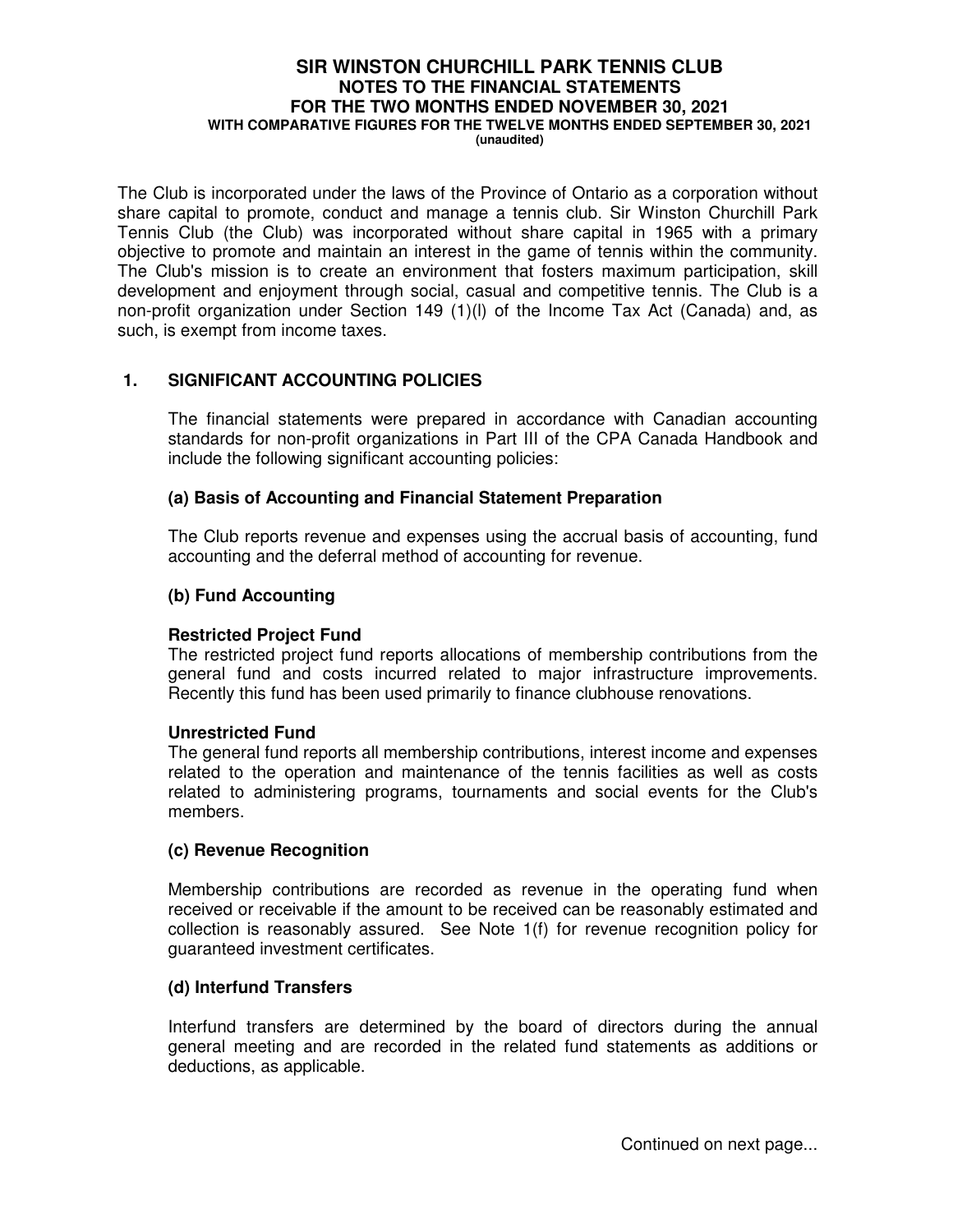# **SIR WINSTON CHURCHILL PARK TENNIS CLUB NOTES TO THE FINANCIAL STATEMENTS FOR THE TWO MONTHS ENDED NOVEMBER 30, 2021 WITH COMPARATIVE FIGURES FOR THE TWELVE MONTHS ENDED SEPTEMBER 30, 2021**

**(unaudited)**

#### Page 2

## **1. SIGNIFICANT ACCOUNTING POLICIES (continued)**

## **(e) Use of Estimates**

The preparation of financial statements in accordance with Canadian accounting standards for non-profit organizations requires management to make estimates and assumptions that affect the reported amounts of assets and liabilities, revenues and expenses. Management estimates are based on historical experience, current events and actions the company may undertake in its future. Results could differ from those estimates under different assumptions or conditions. Management uses estimates when accounting for items such as accrued liabilities and amortization.

## **(f) Guaranteed Investment Certificates**

The Club holds specialized guaranteed investment certificates which offer minimum guaranteed returns plus the potential to earn additional returns based on the performance of a Canadian reference portfolio. Annual interest income reports are provided to the Club annually, but performance updates are not provided to the Club for the equity positions held in these portfolios.

These investments are initially recorded at fair market value and subsequently measured at amortized cost. Interest income is recorded as investment income on an accrual basis, as it is earned. All non-interest investment income is recorded as investment income when the investments are redeemed, when the equity performance of each investment is reported to the Club.

## **(g) Inventory**

Inventory is valued at the lower of cost and net realizable value, on a first-in, first-out basis.

#### **(h) Property and Equipment**

Capital assets are recorded at cost less accumulated amortization. Amortization is recorded based on the estimated useful life for each asset class using the declining balance method with the following rates:

| <b>Building</b> | 4%  |
|-----------------|-----|
| Windscreens     | 20% |

#### **(i) Contributed Services and Materials**

Directors, club members and community members volunteer their time to assist in the Club's activities. While these services benefit the club considerably, a reasonable estimate of their amount and fair value cannot be made and accordingly, these contributed services are not recognized or disclosed in the financial statements.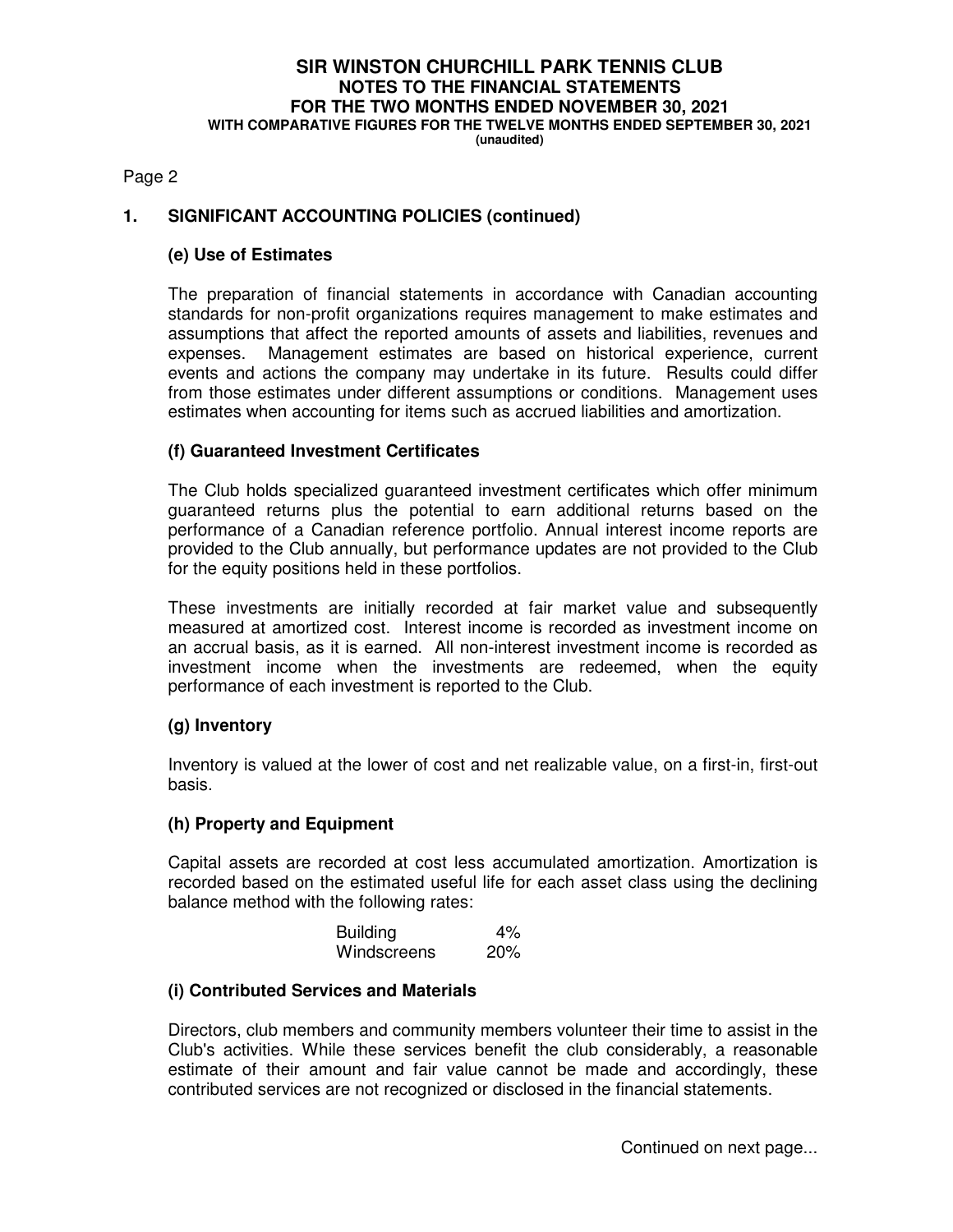# **SIR WINSTON CHURCHILL PARK TENNIS CLUB NOTES TO THE FINANCIAL STATEMENTS FOR THE TWO MONTHS ENDED NOVEMBER 30, 2021 WITH COMPARATIVE FIGURES FOR THE TWELVE MONTHS ENDED SEPTEMBER 30, 2021**

**(unaudited)**

Page 3

## **1. SIGNIFICANT ACCOUNTING POLICIES (continued)**

#### **(j) Financial Instruments**

The Club initially measures its financial assets and financial liabilities at fair value. It subsequently measures its financial assets and financial liabilities at amortized cost.

The financial assets subsequently measured at amortized cost include cash, HST receivable, inventory, and guaranteed investment certificates. The financial liabilities measured at amortized cost include accounts payable and accrued liabilities.

#### **(k) Impairment**

Financial assets measured at cost are tested for impairment when there are indicators of impairment. The amount of the write-down is recognized in net income. Previously recognized impairment losses may be reversed to the extent of the improvement, directly or by adjusting the allowance account, provided it is no greater than the amount that would have been reported at the date of the reversal had the impairment not been recognized previously. The amount of such reversals are recognized as part of excess of revenues over expenses.

## **2. FINANCIAL INSTRUMENTS**

The Club is exposed to various risks through its financial instruments. The following analysis presents the Club's exposure to significant risk at the reporting date, November 30, 2021.

#### **Credit Risk**

Credit risk is the risk that one party to a financial instrument will cause a financial loss for the other party by failing to discharge an obligation. The credit risk with respect to guaranteed investment certificates is insignificant as they are held in a large financial institutions.

#### **Liquidity Risk**

Liquidity risk is the risk that an entity will encounter difficulty in meeting obligations associated with financial liabilities. The Club is exposed to liquidity rate risk mainly in respect of its accounts payable and accrued liabilities. The Club has sufficient cash on hand at all times to cover any expected or unexpected operating requirements.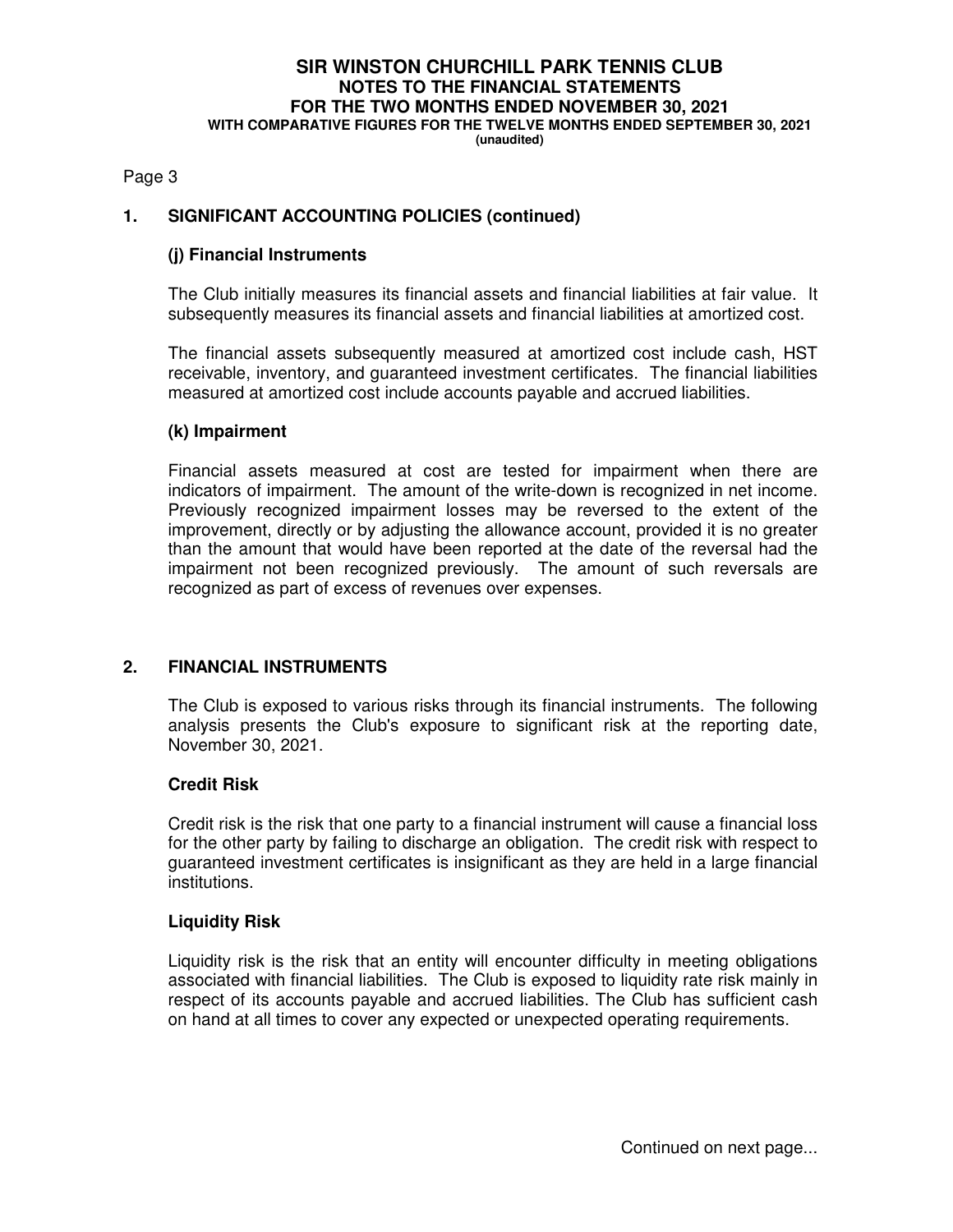# **SIR WINSTON CHURCHILL PARK TENNIS CLUB NOTES TO THE FINANCIAL STATEMENTS FOR THE TWO MONTHS ENDED NOVEMBER 30, 2021 WITH COMPARATIVE FIGURES FOR THE TWELVE MONTHS ENDED SEPTEMBER 30, 2021**

**(unaudited)**

#### Page 4

## **2. FINANCIAL INSTRUMENTS (Continued)**

#### **Market Risk**

Market risk is the risk that the fair value or future cash flows of a financial instrument will fluctuate because of changes in market prices. Market risk comprises three types of risk: currency risk, interest rate risk and other price risk. The Club is mainly exposed to interest rate risk and other price risk.

#### Interest Rate Risk

Interest rate risk is the risk that the fair value or future cash flows of a financial instrument will fluctuate because of changes in market interest rates.

#### Other Price Risk

Other price risk is the risk that the fair value or future cash flows of a financial instrument will fluctuate because of changes in market prices (other than those arising from interest rate risk or currency risk), whether those changes are caused by factors specific to the individual financial instrument or its issuer or by factors affecting all similar financial instruments traded in the market.

The Club is exposed to interest rate risk and other price risk on its guaranteed investment certificates. As at November 30, 2021, the Club held six non-current guaranteed investment certificates. One of these GIC's is cashable and is a strictly fixed-interest instrument. The principal amount for this GIC is \$65,000, it has an increasing annual interest rate that starts at 0.05% in the first year and increases to 0.45% for the third year, and its maturity date is October 29, 2024. The other five GIC's are partly fixed-interest instruments and partly equity-based instruments, are not redeemable prior to maturity, and each has a term of 3 to 5 years. The principal amount of these five specialized GIC's totals \$250,000. The principal amounts for each of these investments is guaranteed by BMO Bank of Montreal, and three of these investments have maximum rates of return (of 6%, 10% and 15%). The maturity dates for these investments range from October 13, 2023, to November 21, 2026.

#### **3. PROPERTY AND EQUIPMENT**

|                                | Cost                | Accumulated<br>Amortization | Net Book<br>Value<br>Nov 30, 2021 | Net Book<br>Value<br>Sep 30, 2021 |
|--------------------------------|---------------------|-----------------------------|-----------------------------------|-----------------------------------|
| <b>Building</b><br>Windscreens | \$113,345<br>11,790 | 6,307<br>3,584              | \$107,038<br>8,206                | \$107,756<br>8,489                |
|                                | \$125,135           | 9.891                       | \$115,244                         | \$116,245                         |

Continued on next page...